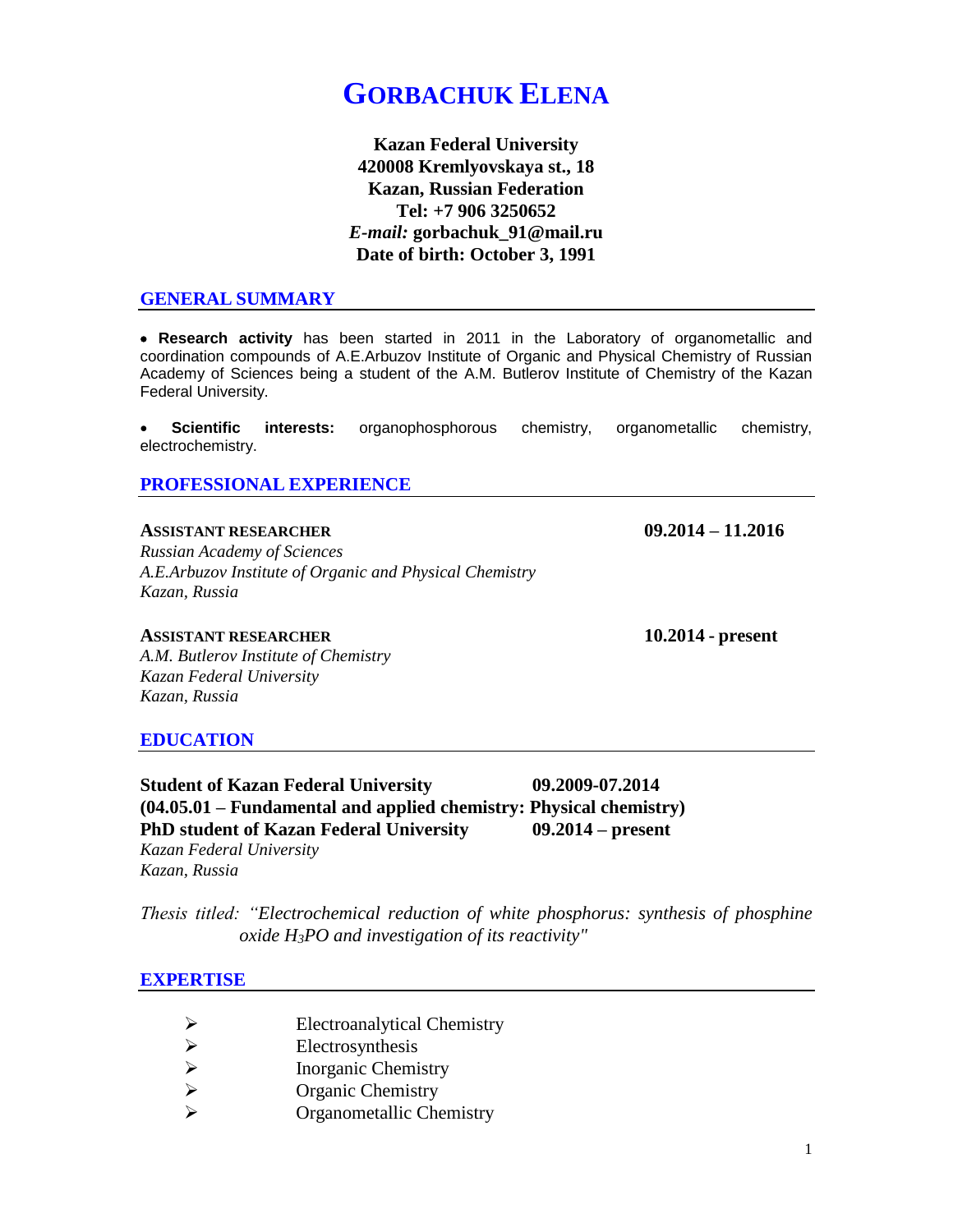## **SPOKEN LANGUAGES**

English – fluently German – basic **SCIENTIFIC VISITS**

*University Leipzig, Department of Chemistry and Mineralogy, Institute of Inorganic Chemistry, Leipzig, Germany*

**17.10.16 - 17.12.16**

### **PUBLICATIONS**

- 1. Yakhvarov D.G., **Gorbachuk E.V.**, Kagirov R.M., Sinyashin O.G. Electrochemical reactions of white phosphorus // *Russ. Chem. Bull*.- 2012.- V.7.- P. 1285-1298. DOI: 10.1007/s11172-012-0176-5
- 2. Yakhvarov D.G., **Gorbachuk E.V.**, Sinyashin O.G. Electrode Reactions of Elemental (White) Phosphorus and Phosphane  $PH_3$  // European Journal of Inorganic Chemistry. -2013.- V. 2013.- P. 4709–4726. DOI: 10.1002/ejic.201300845
- 3. **Gorbachuk E.V.**, Khayarov Kh.R., Sinyashin O.G., Yakhvarov D.G. Effect of a sacrificial anode material on the electrochemical generation of phosphane oxide (H3PO) // *Mendeleev Commun.* - 2014. - V. 24. - P. 334-335. DOI: http://dx.doi.org/10.1016/j.mencom.2014.11.005
- 4. Yakhvarov D.G., **Gorbachuk E.V.**, Khayarov Kh.R., Morozov V.I., Rizvanov I.Kh., Sinyashin O.G. Electrochemical generation of  $[P_4]^{2-}$  dianion from white phosphorus // *Russ. Chem. Bull*. - 2014. -. V. 63. - 2423-2427. DOI: 10.1007/s11172-014-0757-6
- 5. **Gorbachuk E.V.**, Badeeva E.K., Babaev V.M., Rizvanov I.Kh., Zinnatullin R.G., Pavlov, P.O., Khayarov Kh.R., Yakhvarov D.G., The reactivity of phosphine oxide H3PO towards ketones // *Russ. Chem. Bull*. – 2016. – P. 1289-1294. DOI: 10.1002/anie.201100822
- 6. **Gorbachuk E.V.**, Badeeva E.K., Zinnatullin R.G., Pavlov P.O., Dobrynin A.B. , Gubaidullin A.T., Ziganshin M.A., Gerasimov A.V. Sinyashin O.G., Yakhvarov D.G., Polymorphism and thermodynamic properties of chloro(cyclopentadienyl)bis(triphenylphosphine)ruthenium(II) complex // *Journal of Organometallic Chemistry*. – 2016. – V. 805. – Р. 49-53.
	- DOI: http://dx.doi.org/10.1016/j.jorganchem.2016.01.008
- 7. **Gorbachuk E.V.**, Badeeva E.K., Katsyuba S.A., Pavlov P.O., Khayarov Kh.R., Sinyashin O.G., Yakhvarov D.G., Thermal stability of primary and secondary phosphine oxides formed as a reaction of phosphine oxide with ketones // *Phosphorus, Sulfur Silicon Relat. Elem.* –2016. – V. 191. – P. 1480-1481. DOI: http://dx.doi.org/10.1080/10426507.2016.1212047
- 8. Mindubaev A.Z., Alimova F.K., Voloshina A.D., **Gorbachuk E.V.**, Kulik N.V., Minzanova S.T., Tukhbatova R.I., Yakhvarov D.G., KFU, RU, *Method of detoxification of white phosphorus using a strain of microorganisms Trichoderma*